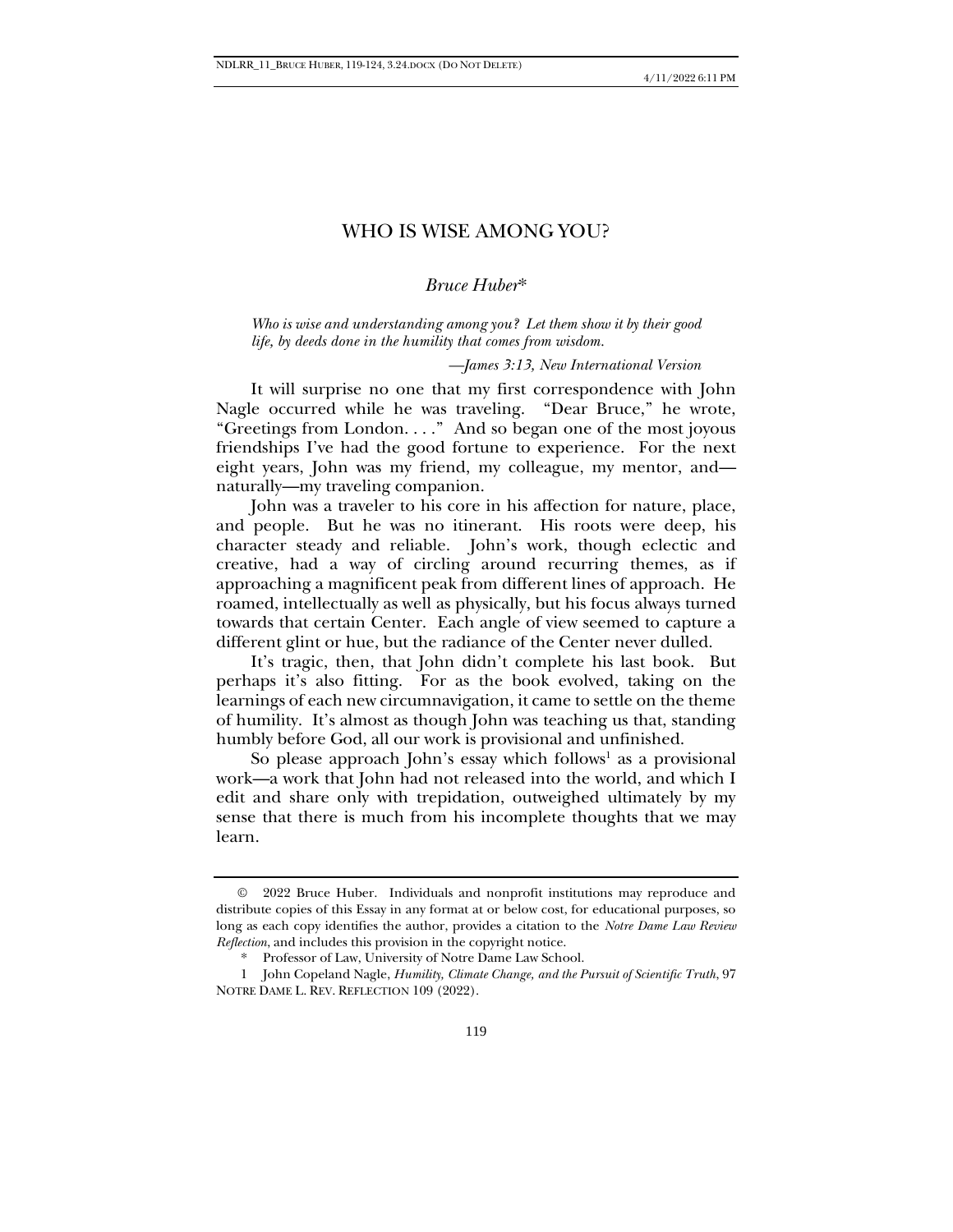120 NOTRE DAME LAW REVIEW REFLECTION [VOL. 97:1]

## \* \* \*

John Copeland Nagle was wise. Wisdom, as a virtue, is highly valued but seldom discussed or defined. In a pluralistic age, wisdom seems a bit dislocated, like a creature from another time. Patience, kindness, courage—other virtues can be spotted and taught on the schoolyard, but wisdom is perhaps most obvious in its absence and recognized most easily in hindsight. Whatever else we might say about wisdom, John Nagle had his portion of it, and he shared it with others generously. John's wisdom was evident in the strongest currents of his life: his commitment to his family; his temperate avoidance of avarice and vice; his generosity and integrity; his courage and commitment to his calling.

Wisdom, we can all agree, is a good thing. But is humility its product, as the epigraph above suggests? Academics as a group are not known for their humility. Mere survival, for tenure or Twitter, requires a sturdy ego and deft self-promotion. Loud voices prevail and subtle ones disappear. *Conventional* wisdom (always more convention than wisdom!) would suggest that brash confidence is a more valuable trait than humility.

For John, humility became an organizing concept. Ten years ago, just before I began working at Notre Dame, I received an email from John with the subject line, "Book Proposal." Attached to the email was John's pitch to an editor at Harvard University Press for a book he had provisionally titled, *God's Creation and Our Laws: The Lessons of Christian Teaching for Environmental Law*. "My thesis," he wrote, "is that Christian teaching can help break the stalemate in environmental law." This was an original idea because, as John saw it, the Christian church had not adequately engaged the environmental movement:

Environmental law. . . developed [during the 1960s and 1970s] without any significant contribution from Christian teaching. That absence presents a striking contrast with the nearly contemporary enactment of civil rights laws of the 1960s which owe a substantial debt to the support of biblical arguments, as any reader of the speeches and sermons of Martin Luther King, Jr. can attest. 2

In the years that followed, John built out his argument. He was gratified to see theological engagement with environmental issues, but troubled by rancor within the church: "Christian teaching has become a feature in contemporary American environmental debates. But that Christian teaching is employed to justify radically different policies. If

<sup>2</sup> Letter from John Nagle, Professor, Notre Dame L. Sch., to Elizabeth Knoll, Senior Ed. for the Behav. Scis. & L., Harv. Univ. Press 2 (June 30, 2011) (on file with the author).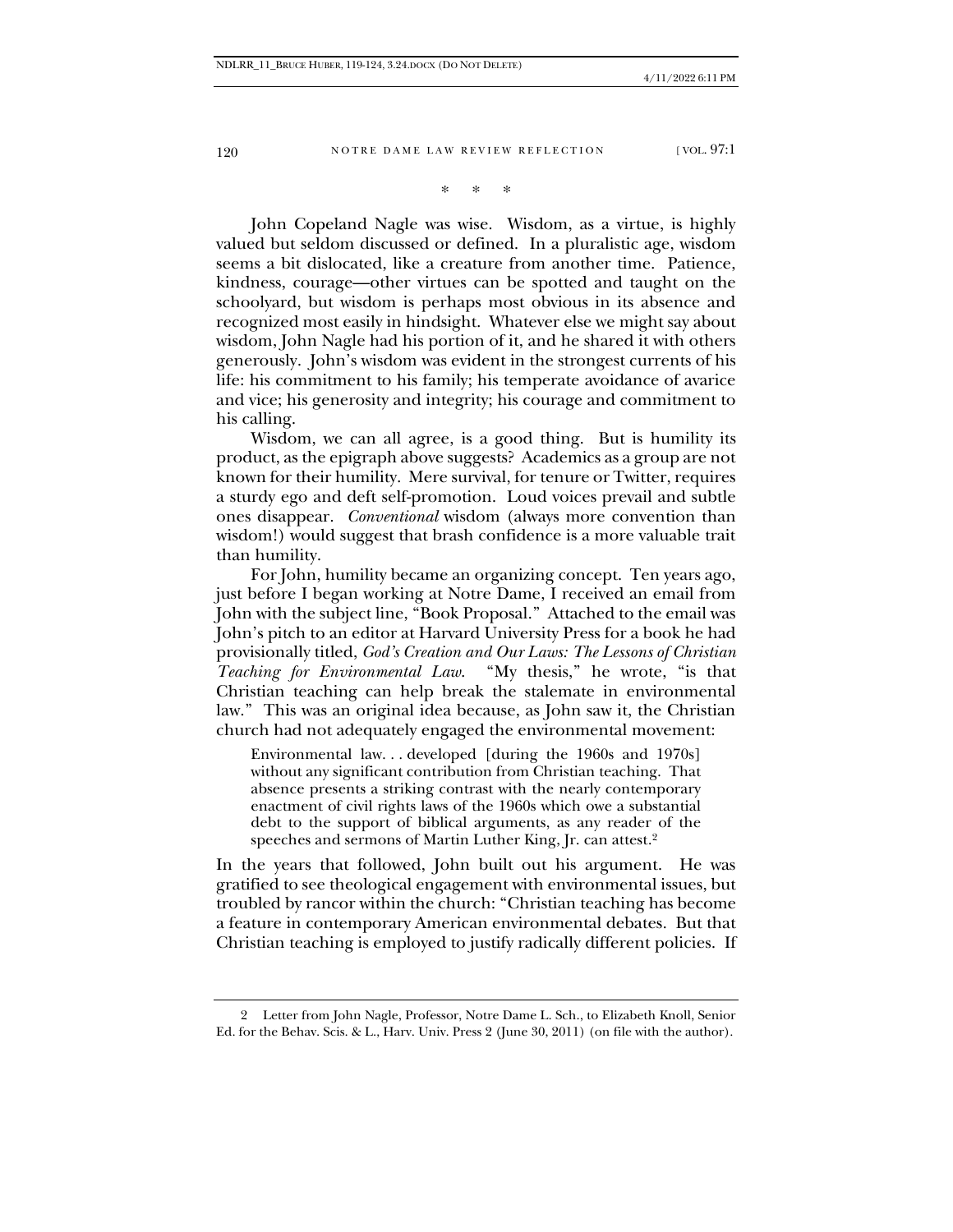2022] WHO IS WISE AMONG YOU? 121

Christianity supports everything, then it adds nothing."<sup>3</sup> How might we surmount the impasse? John was not afraid to take sides, but in complicated environmental debates he took issue with the aggrandizing and dismissive pretensions of the most strident voices. He urged instead, he might say, a *pax* on both their houses—a peace grounded in a deep recognition of human error and limitation. By 2019, John was putting it this way:

This book argues that humility is the key to reconciling the competing perspectives on environmental law. Humility offers seemingly contradictory lessons for environmental law. *Environmental humility* emphasizes the need for restraint and for care given our lack of knowledge about the environmental impacts of our action. *Legal humility* cautions against exaggerated understandings of our ability to create and implement legal tools that will achieve our intended results. Taken together, these two understandings of humility teach that we should be restrained in how our actions impact the natural environment, but that we should also be restrained in relying on the law.<sup>4</sup>

The title of the book proposal became, "Making Environmental Law Humble: The Relationship Between God's Creation and Our Laws."

There is much to admire in John's unfinished manuscript. Portions of it were published in articles along the way, with titles that were Nagle through and through: *Pope Francis, Environmental Anthropologist*<sup>5</sup> and *What Hath Lynn White Wrought?*<sup>6</sup> and *Humility and Environmental Law*. 7 I commend all of these to the reader, and especially the last, for it best captures the intended thrust of the book. Here are the closing paragraphs of that article:

My insistence that humility is the virtue most needed by environmental law rests on two claims. First, as was written nearly four centuries ago, humility "is the foundation and root[] of all [virtue]." The proper understanding of one's self and of others facilitates courage, perseverance, compassion, and a host of other virtues. Without humility's foundation, and instead with misplaced hubris, the correct diagnosis and solution to societal ills is likely to be wanting.

The second reason humility is so valuable for environmental law is because of the tension created between the pursuit of the

<sup>3</sup> Letter from John Nagle, Professor, Notre Dame L. Sch., to John Witte, Professor, Emory Univ. L. Sch. 4 (May 1, 2019) (on file with the author).

<sup>4</sup> *Id.* at 1.

<sup>5</sup> John Copeland Nagle, *Pope Francis, Environmental Anthropologist*, 28 REGENT U. L. REV. 7 (2015).

<sup>6</sup> John Copeland Nagle, *What Hath Lynn White Wrought?*, 2 FARE FORWARD 44 (2012).

<sup>7</sup> John Copeland Nagle, *Humility and Environmental Law*, 10 LIBERTY U.L. REV. 335 (2016).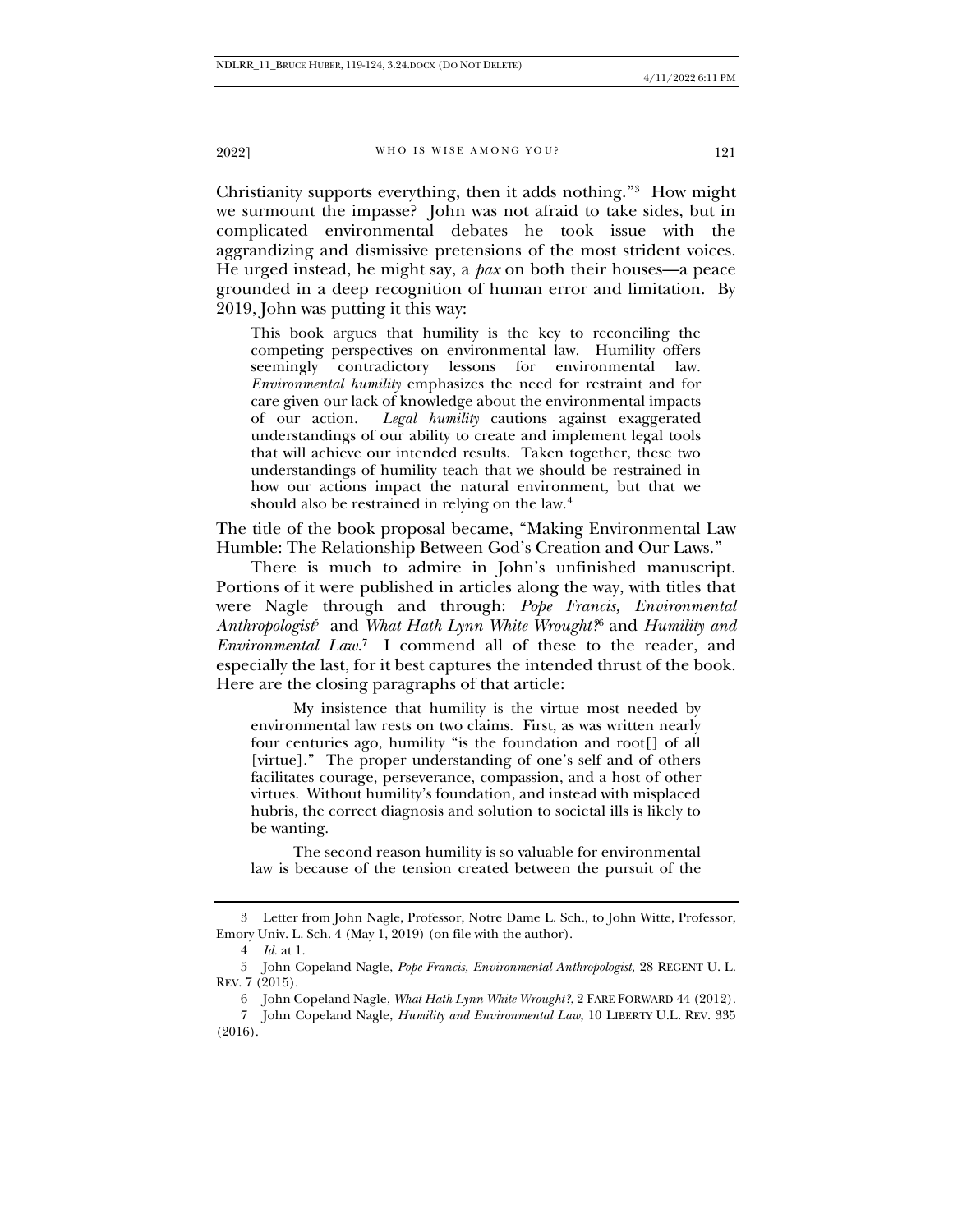### 122 NOTRE DAME LAW REVIEW REFLECTION [VOL. 97:1]

ideal environment and the reliance on law. We claim to know the ideal world and how the law can achieve it. All law struggles to be humble, but environmental law's ambitions make it especially susceptible. It is only once we acknowledge the limits of our knowledge and actions both with respect to the natural environment and with respect to law that we can understand how we can best intervene in environmental decision-making.<sup>8</sup>

Importantly, John practiced what he preached, in both temperament and scholarship. As some of the other entries in this symposium make abundantly clear, John was generous beyond measure and loyal to the end. He put others' welfare before his own. For a man of such prodigious accomplishment, he was delightfully unassuming, never trumpeting his own accolades but celebrating effusively those of others. In his writing, he avoided grandiose overclaiming of the sort that legal academics commonly employ to secure the attention of law review editors ("This is the first article ever to explore the heretofore unnoticed phenomenon on which turns the whole of the law  $\dots$ ").<sup>9</sup> He contented himself to write in a voice that was not self-conscious, yet full of punch and wit. John was just John, and we loved him for it.

\* \* \*

In the essay that follows, John explores the theme of humility in the context of science and its role in environmental law. It is an important and timely intervention. The lay view of science would assume that humility is simply irrelevant to the scientific enterprise, that science unemotionally generates incontrovertible truth by means too sophisticated for the commoner to evaluate. The mechanisms of science are indeed complicated, but human interpretation of scientific output is fallible. Every generation mocks the mistakes of the past even while becoming the laughingstock of the future. Perhaps John's most important point here is that scientists would do well to consider professional norms that earn and maintain the trust of the public: by attending to the grievous risks of crying wolf, of misrepresenting data, of leaving unexplained the limitations of the particular inquiry at

<sup>8</sup> *Id.* at 369. The internal reference is to ALFONSO RODRIGUEZ, A TREATISE OF HUMILITY 11 (D. M. Rogers ed., The Scholar Press 1977) (1632).

<sup>9</sup> Of course, John did write about important legal phenomena that went largely unnoticed by the scholarly community. He just didn't brag about it. *See, e.g.*, John Copeland Nagle, *A Twentieth Amendment Parable*, 72 N.Y.U. L. REV. 470 (1997); *CERCLA's Mistakes*, 38 WM. & MARY L. REV. 1405 (1997); *Moral Nuisances*, 50 EMORY L.J. 265 (2001); *Green Harms of Green Projects*, 27 NOTRE DAME J.L. ETHICS & PUB. POL'Y 59 (2013). And who else but John could make a research agenda out of lame duck legislation?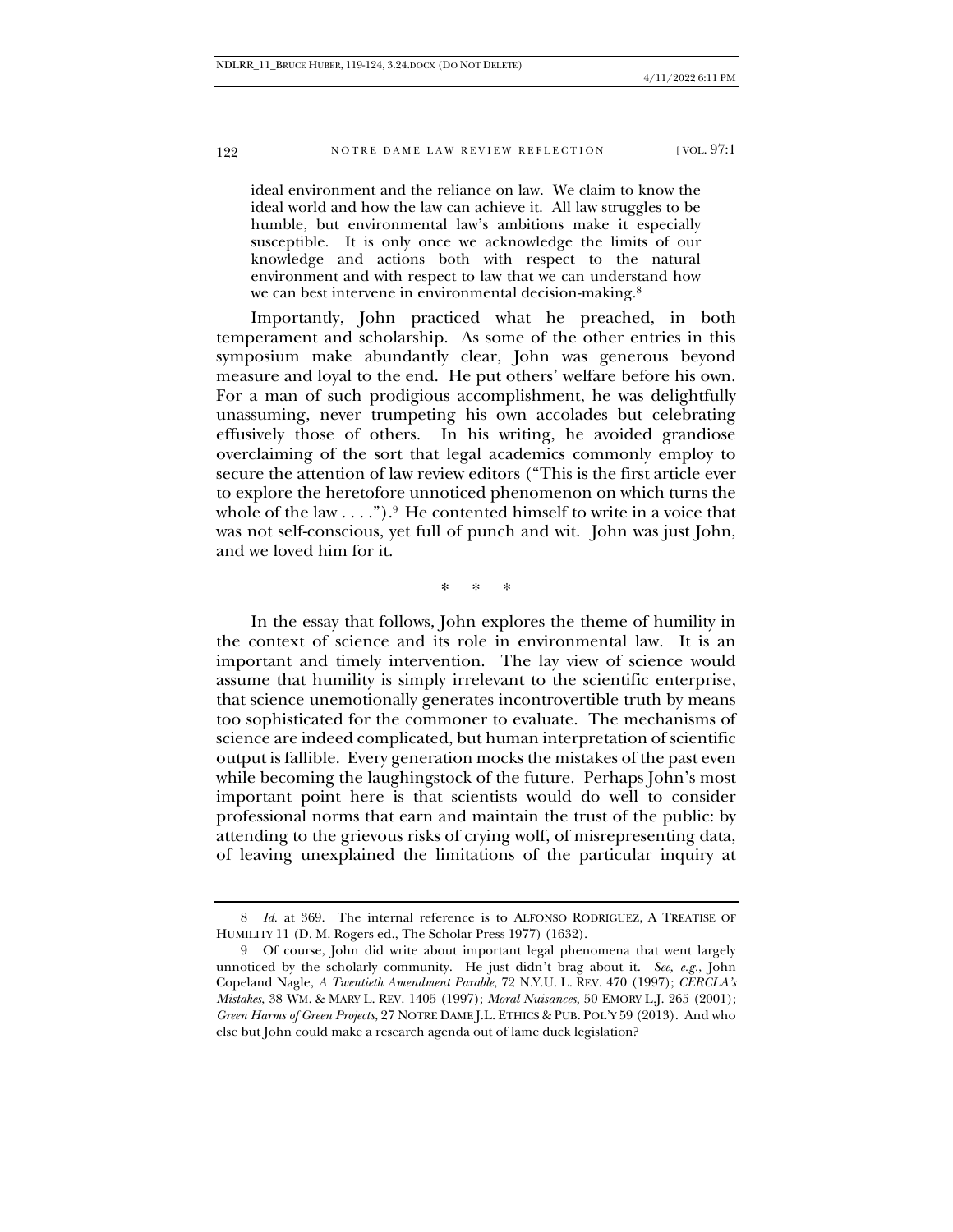2022] WHO IS WISE AMONG YOU? 123

hand. This is not to demote science in the slightest. It is only to notice that the enormous benefits of scientific progress are jeopardized when the protocols of science are abandoned and public acceptance lost. Proper science resists weaponization. That is why John, in this essay, is so intrigued by social psychologists like Jonathan Haidt. Haidt's work demonstrates, scientifically, that scientists are not immune to the errors of reasoning that make us human. In effect, John's essay asks science to appropriate and implement its own conclusions, so as to overcome popular distrust of science.

John thus approaches science as friend not foe, as every Christian should. And in any event, his cautions apply far beyond the sciences. Scholars of all stripes should pay heed, for by and large we are far too impressed with our own learning and blind to our failures of reasoning. At the center of the modern university should be, not an altar to reason, but a monument to the ubiquity of human error. What might the academy look like with humility as its cardinal virtue?

With gratitude to God for John's life, please enjoy this work by John Copeland Nagle.